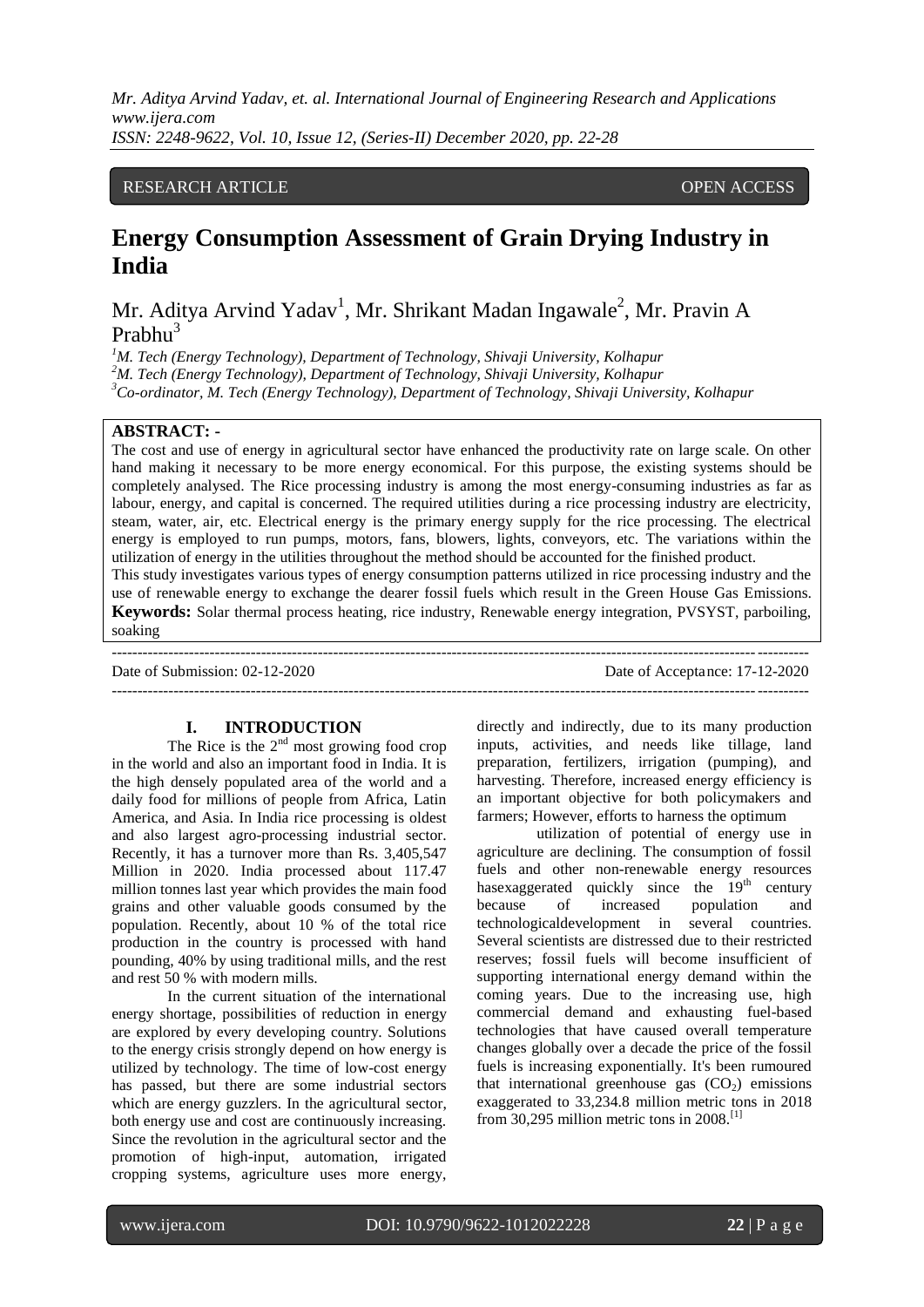*Mr. Aditya Arvind Yadav, et. al. International Journal of Engineering Research and Applications www.ijera.com*

*ISSN: 2248-9622, Vol. 10, Issue 12, (Series-II) December 2020, pp. 22-28*

# **II. MATERIALS AND METHODS INDIAN SCENARIO FOR RICE INDUSTRY**

The rice-growing regions in the country have been divided into five regions as given below:

**1. North-Eastern Region:** The North-Eastern states and Assam are the main rice growing areas. Rice is grown in the Brahmaputra river basin of Assam.

**2. Eastern Region:** This area includes Chhattisgarh, Bihar, West Bengal, Jharkhand, Uttar Pradesh, Madhya Pradesh, Eastern, Odisha. The region comprises of Ghats of the Ganges and Mahanadi rivers and the intensity of rice cultivation is the highest in the country. The region receives heavy rainfall and rice is grown mainly in rainfed conditions.

**3. Northern Region:** The region includes Punjab, Haryana, Western Uttar Pradesh, Himachal Pradesh, Uttarakhand, and Jammu and Kashmir. Due to the lower winter temperatures, a single rice crop is grown from May-July to September December.

**4. Western Region:** This region comprises of Maharashtra, Rajasthan and Gujarat. High rainfall conditions during June-August to October– December makes suitable weather for rice growth.

**5. Southern Region:** The region comprises of Andhra Pradesh, Kerala, and Karnataka. High rainfall and longer coastal area make it ideal conditions for Rice cultivation.

The rice production in India is about 117.47millon tonnes as per 2019-2020. It is higher than the last five-year average production which is 107.80 million tonnes. [2]

# **POST HARVESTING PROCESS**

The post harvesting processes consist of 2 stages which are as follows: -

# **1. Parboiling:**

The processing of paddy before milling is known as parboiling which is hydrothermal treatment of paddy. The developing countries like India, Bangladesh, Sri Lanka, and other rice exporting countries uses ancient method of rice processing. Both traditional and modern ways are used to produce the parboiled rice (PBR). Various instruments and techniques for parboiling have been developed. Modern methods are capital and energy intensive and not feasible for small scale production at the rural level. Direct or indirect heating and single or double steaming is used by parboiling devices, all of which consume different energies. Agricultural waste or residue is the main sources of energy for local parboiling, especially rice husk from rice processing industries. However, drying under sun is a common practice in local dry processes. Nearby ponds, rivers, lakes, or wells are sources of water. [3]

# **2. Dehusking and Milling**

The dehusking and milling process makes the outer portion of paddy rice edible. The three main types of stones are stone dehullers, impeller type, and rubber rolls. Stone hulls are common in tropical Asia, where BR is immediately mingled with an abrasive or an abrasive mill. It has been estimated that different types of liners affect performance significantly. The use of steel hulls is now prohibited in commercial rice processing area, as they cause high grain breakage and lower milling recovery. Frictional milling equipment's are used to remove the bran. The process of dehusking before milling improves both head rice yield and milling. During thistreatment the husk get separated and becomes loose, causing fainting to disappear. The energy demand during the de-husking process is also due to the effectiveness of the steaming treatment and decreases with the increase of the steaming time.

# **METHODS TO PERFORM VARIOUS POST HARVESTING**

# **OPERATIONS**

Some of commonly used methods are explained below: -

### **1. Traditional Method:**

The traditional process includes soaking of paddy in the water at ambient temperature

for about 24–48hrs, steaming in conical tanks under atmospheric pressure and drying in sunlight. [5]

### **2. Central of Food Technological Research Institute (CFTRI) Method: -**

Central of Food Technological Research Institute Mysore has developed a parboiling system whose main aims are to improve the quality of the rice, lower equipment costs, shorten processing time, and ensure that the system is as simple as possible to operate. A boiler produces steam under pressure which is feed to the steaming and steeping containers. The performed pipes running the length of the cylindrical container are used to supply the steam. At the base, there are a greater number of perforated tubes which are arranged radial manner to provide the better steam distribution. The cylinders with conical base used for steaming and steeping and this conical based base are waterproof. The valve for carrying away condensate and for draining off the steeping water is placed at the bottom side of cylinder. The base of the steeping and the steaming cylinder is raised about 1m above ground level. Steps and a platform enable the cylinder to be filled with rice by hand from above. The cylinders are filled with water at ambient temperature, which then heated to 85°C by steam injection and paddy is poured manually into the cylinder.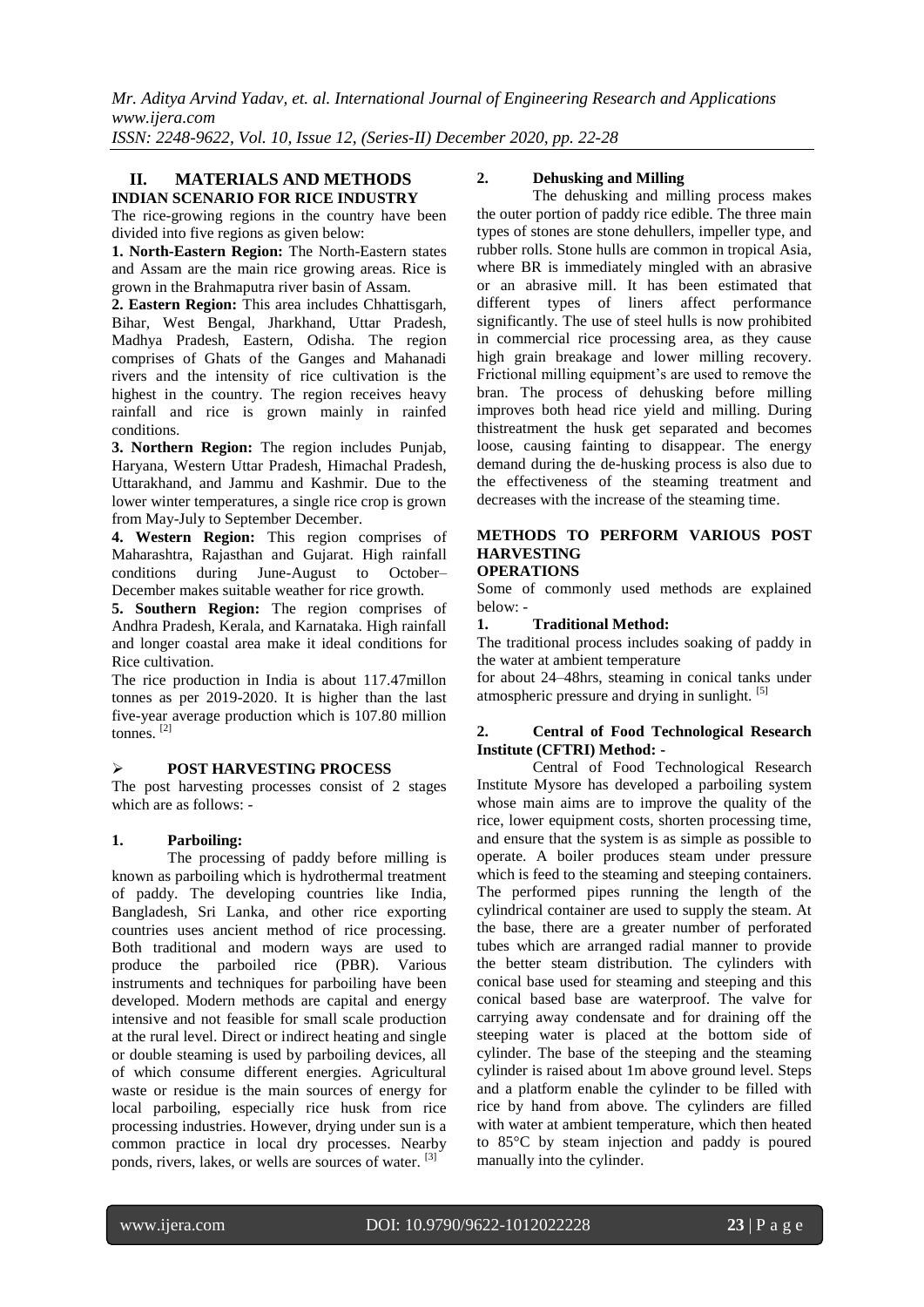The water temperature will then drop to70- 75ºC from 85ºC. The water is drained off after 2-3hrs of steeping. The heating is continued until the husks just begin to crack open by feeding pressurized steam into the tank. The condensate collected at the bottom of tank is drained off by opening the valve. The high temperature wet rice unloaded by opening the bottom hatch, when heating is completed and is then transported to the dryer section where it is spread out. A pump is provided to recycle the water continuously through the filter in order to prevent the steeping water fermentation. After filtering continuous injection of steam is used to keep water at higher temperature.[6]

### **3. Rice Processing Engineering Centre (RPEC) Method: -**

The Paddy parboiling is a process of gelatinization of rice starch in a situation that requires moisture and heat. Paddy and moisture can be supplied by soaking in water slightly above or below the starch's gelatinization temperature. Instead of supplying moisture and heat in two separate operations, such as soaking and steam taking, it is currently done by traditional and modern methods. [5]

### **4. Pressure Parboiling Method: -**

This method of parboiling was developed at Thiruvarur in Tamil Nadu. In this process water vapour under pressure is passed over the paddy to achieve parboiling. This results in the gelatinization of kernel starch. Paddy is kept for soaking for 40

Some researchers estimated the energy requirements for various parboiling processes and methods. The energy requirement for RPEC Method, CFTRI Method, Pressure Parboiling Method are  $9.54 \times 10^5$  J/kg,  $16.4 \times 10^5$  J/kg,  $3.75 \times 10^5$ J/kg respectively. The hot water requirement was estimated about 1,200 kg (1.2 times the weight of paddy) to soak one ton of

paddy. About72,000 kcal (83.72 kWh) heat is required to raise the temperature of water minutes at about 85-90°C. It then bangs for 18 minutes under pressure. The water vapour that enters the kernel drive enters the air. It is estimated that this entire process requires 1 to 1.5 hours to complete. The colour obtained by this method parboiling is slightly yellow for rice bran. The main advantages of this process are its short duration of paddy processing. It is also seen that pressure parboiled paddy has much better shelling, rice grain storage life is increased, and bran has more fat.  $[7]$  &  $[8]$ 

### **ENERGY CONSUMPTION IN POST HARVESTING METHOD**

The requirement of energy for processing rice is depend on the type and quality ofgrain, instruments used, processes and other parameters. This include size of grain, quality ofgrain, endproduct quality, uniformity, grain hardness,type/capacity/age/combinationofinstruments used, fuel and power source,power transmission and drive efficiency.

There arenumber of factors that affect energy requirements in rice processing industries. Parboiling is ahydrothermal which performed before milling treatment and carried in three steps. Theimportant controlling factor involved in the rice quality is time and temperature of soaking;time, pressure, and stage of steam, drying time and temperature, these vary from mill to mill.<sup>[9]</sup>

### **Parboiling and Drying:**

from  $25^{\circ}$ C –  $85^{\circ}$ C. As soon as soaking of paddy is done the steaming operation is carriedimmediately, requires the heat about 21000 kCal/kg (24.42 kWh) per ton of paddy. The drying ofone ton of paddy consumes about 137000 kCal energy and requires minimum hot airtemperature about 80°C to the extent of air flow velocity about 50 m3/ min for 40h.Therefore, the total energy required for complete parboiling operation for ton of paddy isabout 2,30,000 Kcal.<sup>[9]</sup>

| <b>THERE</b> Is 1100088 WHOC CHOIGHT CONSUMPTION |                   |                          |                           |           |
|--------------------------------------------------|-------------------|--------------------------|---------------------------|-----------|
| Sr.                                              | <b>Operations</b> | <b>Temperature Range</b> | <b>Energy Consumption</b> | Reference |
| N <sub>o</sub>                                   |                   |                          | MJ per tonne of paddy     |           |
|                                                  | Soaking           | 25-85                    | 301                       |           |
|                                                  | <b>Steaming</b>   | 100-120                  |                           |           |
|                                                  | Drving            |                          | 573                       |           |
| Total Energy Requirement = $962$ MJ per tonne    |                   |                          |                           |           |

**Table 1.** Process wise energy consumption

### **ENERGY PRODUCTION IN RICE MILLS**

Basically, there are two techniques of energy production systems in rice processing industry which are commercially available are as follows: -

#### **1. Gasification:** -

The gasification is a thermos-chemical conversion of biomass. The gasification of biomass involves the combustion of biomass in presence of limited air supply (approximately  $1/3^{rd}$  of air supply). This produces a mixture of combustible gases known as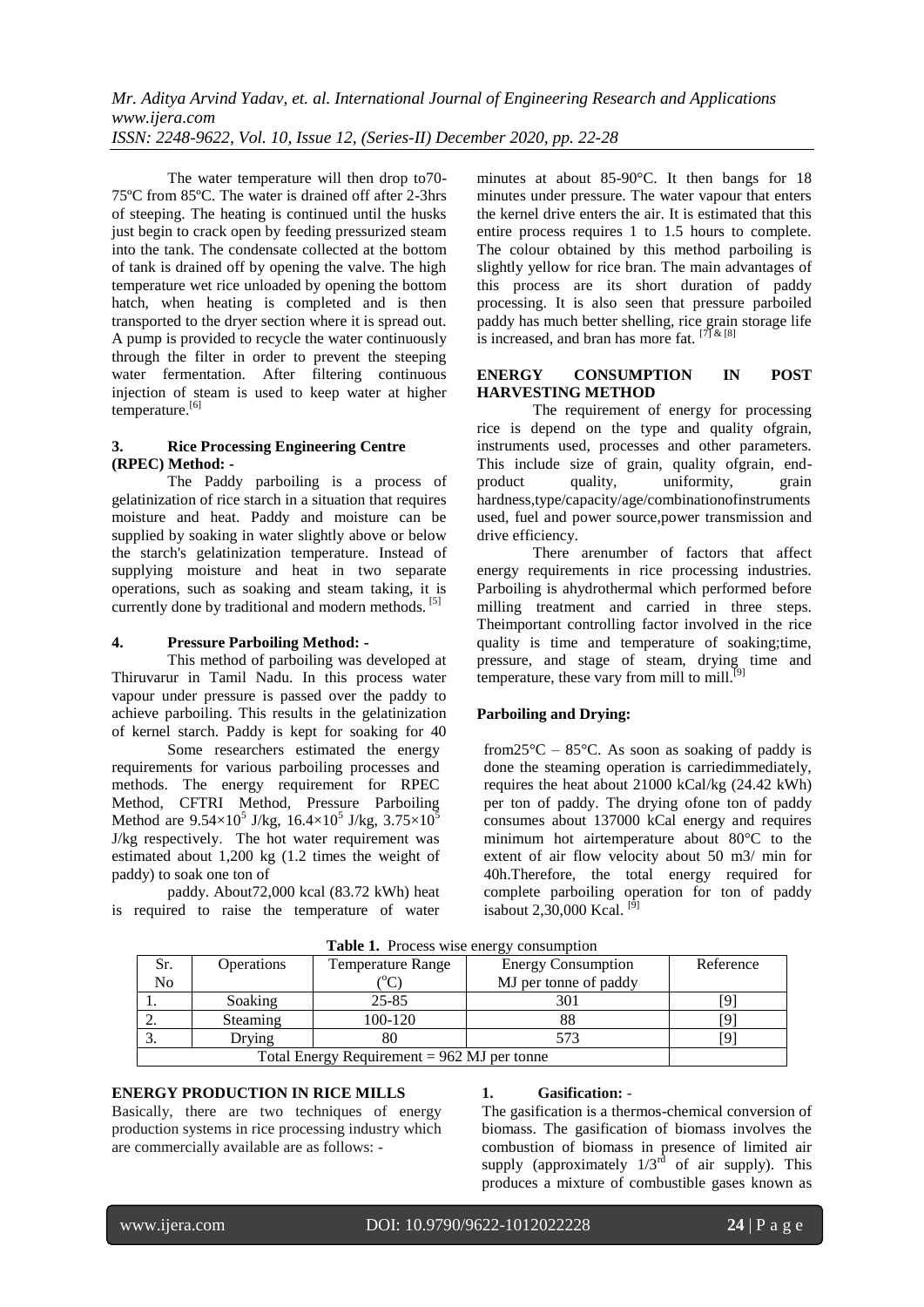*Mr. Aditya Arvind Yadav, et. al. International Journal of Engineering Research and Applications www.ijera.com*

*ISSN: 2248-9622, Vol. 10, Issue 12, (Series-II) December 2020, pp. 22-28*

producer gas. The gasification includes irritation of biomass such as rice husk, peanut shell, pigeon stalks, etc.

It consists of:

(a)The conversion of carbon into carbon monoxide, and carbon dioxide,oxidation of carbon dioxide in carbon monoxide,

(b) release of H2 from chemical bonding,

(c) formation of methane gas  $(CH<sub>4</sub>)$  in small quantity.

Researchers have estimated theconversion efficiency of the gasification process which is generally around 70–80%. Thethermodynamic efficiency of the thermal engine working on producer gas was about 37%.The alternator is coupled to the shaft of thermal engine working on the producer gas allowsthe power output with efficiency about 93%.<sup>[10]</sup>

### **2. Direct Burning:** -

The direct combustion of solid fuel is the most adopted method of energy production.

Prolonged burning of solid fuels produces flue gaseous substances and a solid residue consist of carbon and ash. Direct combustion of solid carbon contained in the fuel bed and burning of combustible gases in the furnace space or in the combustion chambers occurs simultaneously.

In the furnace space and in gaseous combustible cases, the air is supplied through the bed for the burning of fuel and partly in the furnace space on the fire bed. To ensure complete combustion of solid fuel, the furnace is always supplied with excess air. It estimated that about 200 kg of husk is obtained when one ton of paddy is processed. This can produce 660 kg of steam which can used to generate 100 kWh of electricity through a steam turbine. But for processing of one tonne of paddy consumes about 65 kWh of electricity, thus remaining 35 kWh as excess energy.<sup>[10]</sup>

# **III. RESULT AND DISCUSSION**

**CASE STUDY Name of Industry:**A leading rice industry in Andhra Pradesh **Capacity:** 18 tons per hour **No. of Working Hrs:** 16 **Longitude & Latitude:** 82.19°E & 16.90°N.

#### **Thermal Energy Requirements for Various Processes:**

# **1. Soaking:**

The energy required to process one ton of paddy for soaking is 72000 kCal.  $= 72000 \times$ 00.00116222……………...[1kCal=00.00116222kW h]

 $= 83.68$  kWh/t

I

Here we process 18 tons in 1hr;

- So,
- $= 83.68 \times 18$
- $= 1506.24$  kWh/h r.

The existing industry is working for 16hrs a day;

- Hence for one day,
- $= 1506.24 \times 16$
- $= 24099.84$  kWh/day

# **2. Steaming:**

The energy requirement to process one ton of paddy for steaming is 21000 kCal.

 $= 21000 \times 0.00116222$  $= 24.40$  kWh/t For 18 tons;  $= 24.40 \times 18$  $= 439.2$  kWh/h  $r$ For one day;  $= 439.2 \times 16$  $= 7027.2$  kWh/day

# **3. Drying:**

The energy requirement to process one ton of paddy for drying is 1,37,000kCal[10].  $=137000 \times 0.00116222$  $= 159.22$  kWh /t Now for 18 ton;  $=159.22 \times 18$  $= 2866.034$  kWh/h r Now for one day;  $= 2866.034 \times 16$  $= 45855.36$  kWh/day.

# **4. Total thermal energy requirement;**

Total thermal energy requirement **=** 24099.84 + 7027.2 + 45855.36

> **=** 76982.4  $=77000$   $kWh$  /day

# **Specifications of Proposed System:**

# **Evacuated Type Solar Collector:**

We have selected Evacuated tube type solar collector to satisfy the thermal requirements of industry.

### **Advantages of ETC:**

1. No solar tracking is needed due circular shape of collector always ensure the normal surface to the solar radiations.

2. Temperature between 50 to 200°C can be achieved.

3. More thermal efficiency as compared to flat plat collector.

### **1. Heat collecting surface area:**

### We know that;

The efficiency of collector is given by;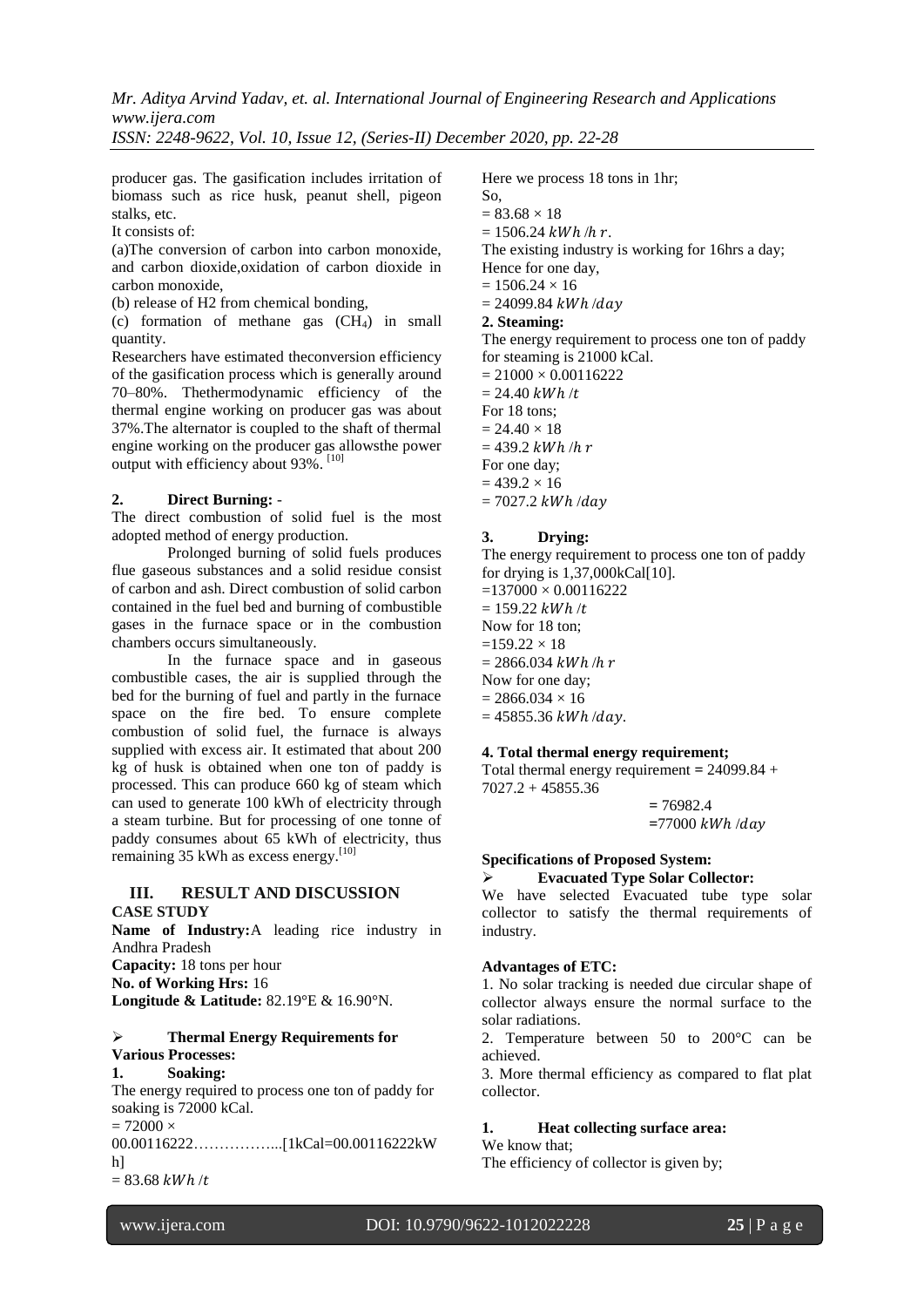$$
Ac = \frac{qu}{\eta \times lc}
$$

Where,

Ac= Heat collecting area  $(m^2)$ . Ic= Average horizontal solar irradiation  $(kWh/m^2/day)$ . qu=Useful energy converted by the collector (kWh/day).

$$
Ac = \frac{qu}{\eta \times lc}
$$

$$
Ac = \frac{77000}{0.4 \times 4.8}
$$

$$
Ac = 40104.167
$$

$$
Ac\approx 40105\ \text{m}^2
$$

# **2. Hot Water Requirements:**

The water requirement for soaking process is about 1.3 times of the weight of paddyand for steaming 200 kg/ton

Here we process about 18 tons/hr so the water requirements will be;

 $= (1300 + 200) \times 18$  $=27000$   $kg/h r$ Now water requirements for 16hrs;  $= 27000 \times 16$  $=432000 kg$ 

i.e.432000litres.

### **3. Number of units required**

Here we have assumed that average sunshine hours are 8hrs/day. So that we can satisfy the hot water requirements for only 8hrs in a

day. Now hot water requirements for 8hrs are;

 $=$ Hotwaterrequirementsinone  $h r \times n$ oof  $h rs$  $=27000 \times 8$ 

 $=216000$   $k$ a/day

*We have selected the unit having hot water storage capacity of 500 litters i.e. 500LPD*

Hence the number of unites required became;  $=\frac{216000}{500}$ 

500

 $= 432$  units

**4. Cost of Proposed System** 

**Cost per unit:** 70000 Rs/Unit **Total cost:**  $= 70000 \times 432$  $= 30240000Rs$ 

### **Biomass as a Source of Renewable Energy:**

The ETC System will satisfy the hot water requirements for daytime i.e. for 8hrs. So, for remaining 8hrs, biomass is used as a fuel.

**1. Heat requirements for one day:**

Here we have taken 8hrs in a day. So total Heat Requirements for 1 ton;  $=$  (Heat requiredfor Soaking) +(Heat requiredfor Steaming) + (Heat requiredfor Drying)  $=301 + 88 + 573$  $=967$  MJ/t Then heat required for 18ton and for 8hrs/day;  $=962\times18\times8$  $=138528$  MJ/day

 $=138528\times10^3$ kJ/day

# **2. Biomass Requirements:**

Here the heat supplied by burning the biomass is equals to the heat requirements of one day. We have,  $(HeatSupplied)$  =  $(MassofBiomass)$  ×  $(CalorificValue of Biomass)$   $\times$  $(CombustionEfficiency)$  $138528 \times 103 = (Mass of Biomass) \times (12261 \times 0.8)$  $(Massof \, \textit{Biomass}) = 13785.52$  $\approx$ 13800 $kg$ 

# **3. Cost of Project:**

Cost per kg of biomass: 1.20  $Rs/kg$ Total cost of project =  $1.20 \times 13800$  $= 16560Rs.$ 

# **Energy Requirement of Electrical Energy:**

The total electrical energy required for cleaning, drying, milling, grading and packaging, office and boiler in rice mill was approximately 238 MJ/t paddy in a parboiled rice mill. The following system is designed by PVSYST Software. The system designed below is to satisfy the electrical energy required for daytime i.e. 8hrs; Now electrical energy consumed to process one ton of paddy;

 $=238 \times 0.2778$ ………………………[1MJ=0.2778kWh]  $=66.11$  kWh/t

We process 18 tons per so that energy requirement for the process;

 $=66.11 \times 18$ 

 $=1190.095$  kWh/h r

Here we have assumed that the working hours of the plant is 16 hrs so energy requirements for 16hrs;

 $= 1190.095 \times 16$ 

- $= 19041.52$
- $≈ 19042$  *kWh* /*day*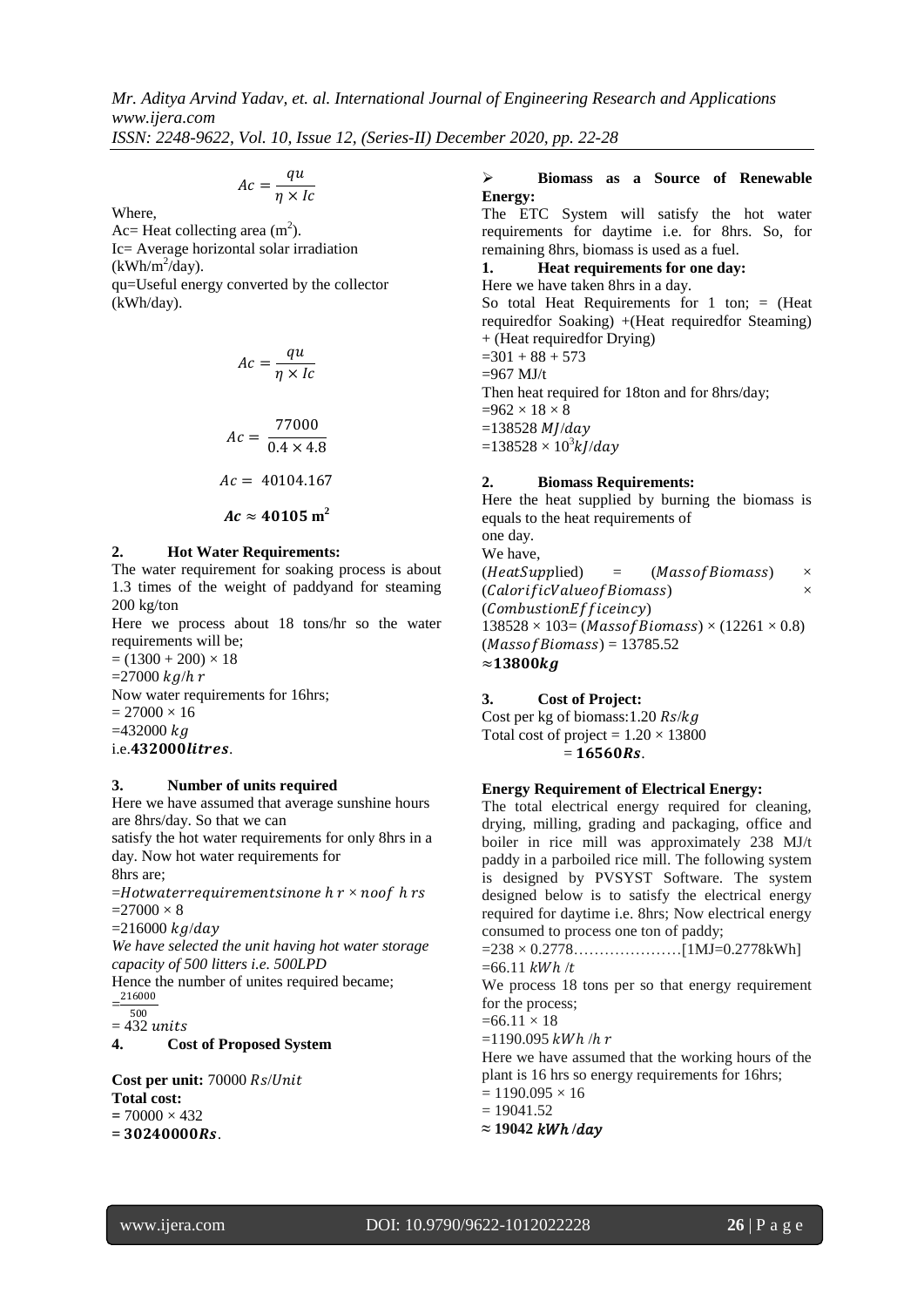### **Specification of Proposed PV System:**

The following system is designed by considering the average sunshine hours are 8hrs/day so that energy required for the 8 hrs is as follow;

 $=$  (*EnergyRequiredfor 1hr*) $\times$ *No. of Hours*  $= 1190.095 \times 8$ 

 $=9521$  kWh/day

**Proposed PV Array Characteristics; PV Module:** Si-Mono **Model:** LR5-66 HPH 480 M **Unit Nominal Power:** 480 kWp (50ºC) **Manufacturer:** Longi Solar **No. of Modules:**19788 **In Series:** 17 Modules **In Parallel:** 1164 Strings **Module Area:** 46476

*Inverter Specification:*

**Model:** Free Sun FS0630 HES 330V **No of Inverters:** 12Units

**System Results: Produced Energy:** 14526 MWh/Year **Performance Ratio:** 83.40%

*Cost of the Project:* **Average cost per Watt:** 41.15 Rs/Watt **Total Cost of project:**  $= (9520.76 \times 103) \times 41.15$ **=**391788794.76 **≈.**

### **Biomass for Electricity Generation:**

The system designed above can satisfy the electrical energy requirement for only daytime about 8 hrs. Therefore, for remaining 8hrs, biomass is used to produce the electrical energy. It is estimated that by processing on 1 ton of paddy we get about 200 kg of rice husk which can produce up to 660 kg of steam. This steam is capable to produce 100kWh electricity. Then quantity of rice husk requires to produce 1kWh energy;

Rice Husk required  $=\frac{200}{100}$ 

 $= 2$   $kg/kWh$ Now electrical energy requirements for 18tons for 8hrs/day;  $=66.11 \times 8 \times 18$  $=9519.84 - 9520kWh/day$ Hence quantity of biomass required is,  $= 2 \times 9520$  $= 19040 kq$ **Cost of Project:** Cost per kg: 1.2  $Rs.$  /kg Total Cost:  $19040 \times 1.20$ 

 $= 22848Rs.$ 

# **IV. CONCLUSION**

The case study deals with a leading rice processing plant in Andhra Pradesh and has processing capacity of 18 tons/hr. The approximate requirement of thermal and electrical energies is 77000 kWh/day, 19042 kWh/day respectively along with the hot water requirement of 432000 litres per day. Currently, these energy requirements are fulfilled by direct burning of solid fuel that can be rice husk or any other fossil fuel. The burning of these solid fuels can leads to the high carbon emission which contributes in global warming and these are exhausting rapidly. So, to reduce the dependency on these fossil fuel the solar and biomass based renewable energy conversion technologies are proposed.

To satisfy the thermal energy requirements Evacuated tube solar water heater is designed. The proposed system to satisfy the daily water requirements consumes the heat collecting surface area about 40105 m2 and 432 unit of evacuated tube solar water heater having capacity of 500 litres per day. The cost of 432 units is about Rs. 30240000 and installation cost along with labour charges are added. The ETC system is used to satisfy the energy requirement at daytime when there is good solar irradiation and for remaining 8hrs biomass is used to fulfil the energy requirements. The rice husk is taken as biomass, which consumes about 13800 kg per day and costs about Rs. 16560.

Similarly, to satisfy the electrical energy requirement Solar PV system is designed by using PVSYST software. The electrical energy requirements of rice mill are about 19042 kWh/day. The proposed PV system can satisfy the energy demand of 8hrswhich is about 9521kWh. The designed system uses 19788 number of Si-Mono type modules. To install this system requires area of about 46476 m2 and this system has capacity to produce about 14526 MWh/year of electrical energy with the performance ratio of about 83.40 %.

There are many challenges associated in adopting renewable technologies which includes mainly Initial investment, Lack of Infrastructure, Reliability of resources, etc. the utilization of renewable energy conversion technologies can also help in sustainable development and reduces the dependency on use of fossil fuels.

### **REFERENCES**

- [1]. National Food Security Mission, 'Crop Description', in *Status Paper*, India: Governmentof India, 2016, pp. 1–17.
- [2]. ET Bureau, 'India's  $2019-20$  food grain production to hit a record high of 291.95

I

www.ijera.com DOI: 10.9790/9622-1012022228 **27** | P a g e